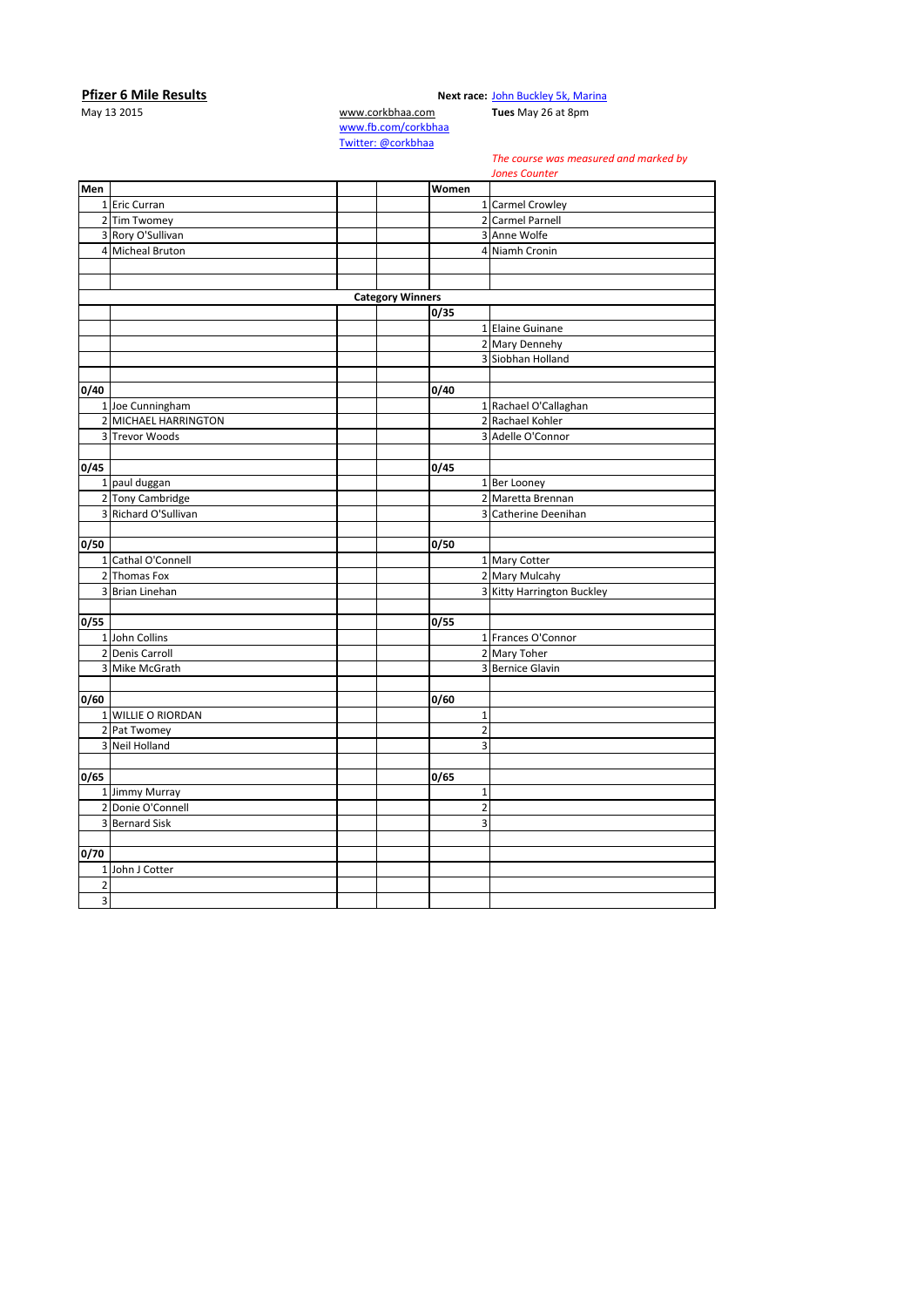|                         | <b>Team Results</b>            |        |  |       |                      |        |  |  |
|-------------------------|--------------------------------|--------|--|-------|----------------------|--------|--|--|
|                         |                                | Points |  | Women |                      | Points |  |  |
| Men<br>A                |                                |        |  | A     |                      |        |  |  |
|                         | 1 Musgrave                     | 19     |  |       | 1 Cork Shops         | 144    |  |  |
|                         | $2$ UCC                        | 41     |  |       | 2 Dept of Ed         | 253    |  |  |
|                         | 3 Pfizer Ringaskiddy           | 103    |  |       |                      |        |  |  |
|                         |                                |        |  |       |                      |        |  |  |
|                         |                                |        |  |       |                      |        |  |  |
|                         |                                |        |  |       |                      |        |  |  |
|                         |                                |        |  |       |                      |        |  |  |
|                         |                                |        |  |       |                      |        |  |  |
|                         |                                |        |  |       |                      |        |  |  |
|                         |                                |        |  |       |                      |        |  |  |
|                         |                                |        |  |       |                      |        |  |  |
| B                       |                                |        |  | B     |                      |        |  |  |
|                         | 1 Navy                         | 113    |  |       | 1 Pfizer Ringaskiddy | 346    |  |  |
|                         | 2 Ervia                        | 131    |  |       | 2 Eli Lilly          | 364    |  |  |
|                         | $3$ IPS                        | 172    |  |       |                      |        |  |  |
|                         |                                |        |  |       |                      |        |  |  |
|                         |                                |        |  |       |                      |        |  |  |
|                         |                                |        |  |       |                      |        |  |  |
|                         |                                |        |  |       |                      |        |  |  |
|                         |                                |        |  |       |                      |        |  |  |
|                         |                                |        |  |       |                      |        |  |  |
| $\overline{\mathsf{c}}$ |                                |        |  |       |                      |        |  |  |
|                         | 1 Ronan Daly Jermyn Solicitors | 166    |  |       |                      |        |  |  |
|                         | 2 VMware                       | 234    |  |       |                      |        |  |  |
|                         | 3 Eli Lilly                    | 251    |  |       |                      |        |  |  |
|                         |                                |        |  |       |                      |        |  |  |
|                         |                                |        |  |       |                      |        |  |  |
|                         |                                |        |  |       |                      |        |  |  |
|                         |                                |        |  |       |                      |        |  |  |
|                         |                                |        |  |       |                      |        |  |  |
|                         |                                |        |  |       |                      |        |  |  |
|                         |                                |        |  |       |                      |        |  |  |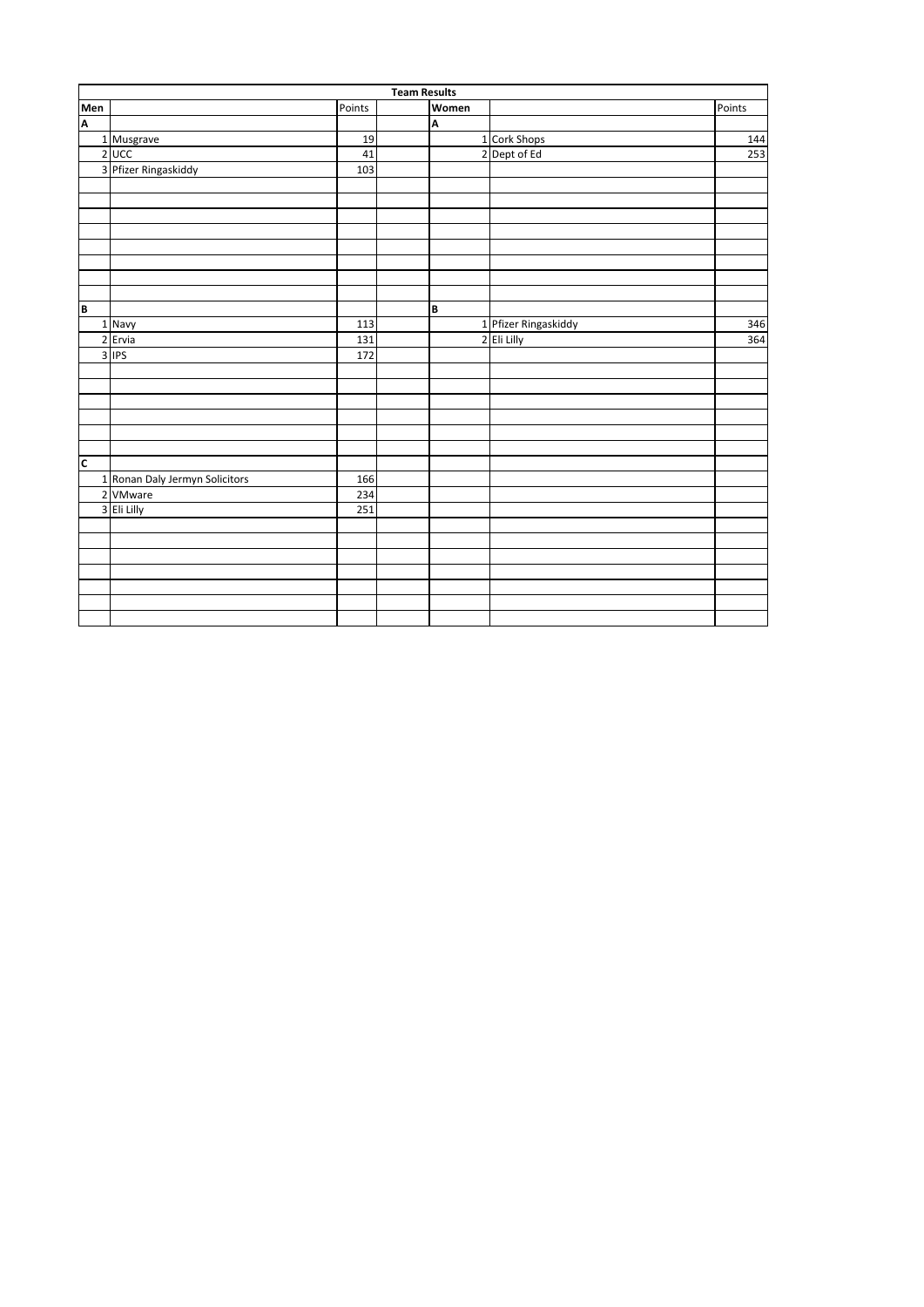| Pos            | Name                               | Cat      | Prize          | <b>Time</b>          | Company                      | Team               |
|----------------|------------------------------------|----------|----------------|----------------------|------------------------------|--------------------|
|                | 1 Eric Curran                      |          | M1             | 00:31:55             | <b>UCC STUDENT</b>           |                    |
|                | 2 Tim Twomey                       |          | M <sub>2</sub> | 00:31:58             | <b>Murphys Rock</b>          |                    |
| 3              | Rory O'Sullivan                    |          | M <sub>3</sub> | 00:32:03             | Musgrave                     | $M-A-1$            |
|                | 4 Micheal Bruton                   |          | M4             | 00:32:10             | <b>GE Healthcare</b>         |                    |
|                | 5 Darren Molloy                    |          |                | 00:32:18             | Navy                         | $M-B-1$            |
|                | 6 Dennis Lyons                     |          |                | 00:32:49             | CBC staff                    |                    |
| $\overline{7}$ | Michael Corbett                    |          |                | 00:32:55             | Musgrave                     | $M-A-1$            |
|                | 8 Joe Cunningham                   | 0/40A    | 0/40A1         | 00:33:08             | Eli Lilly                    | $M-C-3$            |
| 9              | Mark Cronin                        |          |                | 00:33:10             | Musgrave                     | $M-A-1$            |
|                | 10 Cathal O'Connell                | 0/50C    | 0/50C1         | 00:33:20             | UCC                          | $M-A-2$            |
|                | 11 Michael Houlihan                |          |                | 00:33:24             | <b>Harty Tax Consulting</b>  |                    |
|                | 12 MICHAEL HARRINGTON              | 0/40A    | 0/40A2         | 00:33:40             | Harrington Upvc Ltd          |                    |
|                | 13 Pat Fitzgerald                  |          |                | 00:33:57             | Pfizer Ringaskiddy           | $M-A-3$            |
|                | 14 Geoffrey Casey                  |          |                | 00:34:04             | <b>BNY Mellon</b>            |                    |
|                | 15 Paul Gallagher                  |          |                | 00:34:12             | UCC                          | $M-A-2$            |
|                | 16 Trevor Woods                    | 0/40A    | 0/40A3         | 00:34:19             | UCC                          | $M-A-2$            |
|                | 17 Michael Creed                   |          |                | 00:34:20             | Murphys Rock                 |                    |
|                | 18 Mark Nolan                      |          |                | 00:34:58             | Joyce Wolfe Physio           |                    |
|                | 19 Alex Barry                      |          |                | 00:35:04             | Musgrave                     |                    |
|                | 20 John O'Callaghan                | 0/40A    |                | 00:35:15             | CPJ                          |                    |
|                | 21 Garrett Lordan                  |          |                | 00:35:20             |                              |                    |
| 22             | Maurice Feehan                     |          |                | 00:35:24             | Ervia                        | $M-B-2$            |
|                | 23 paul duggan                     | 0/45B    | 0/45B1         | 00:35:28             | Musgrave                     |                    |
|                | 24 John Jermyn                     |          |                | 00:35:35             | Ronan Daly Jermyn Solicitors | $M-C-1$            |
|                | 25 Eric Browne                     |          |                | 00:35:54             | Goldstar Telecom             |                    |
|                | 26 Tony Cambridge                  | 0/45B    | 0/45B2         | 00:35:58             | Depuy                        |                    |
|                | 27 John Malone                     | 0/40A    |                | 00:36:03             | Cork City Council            |                    |
|                | 28 Tim Barry                       |          |                | 00:36:15             |                              |                    |
|                | 29 Connor Teahan                   |          |                | 00:36:17             |                              |                    |
|                | 30 Ciaran Coleman                  | 0/40A    |                | 00:36:18             | Pfizer Ringaskiddy           | $M-A-3$            |
|                | 31 Shane Harrington                |          |                | 00:36:21             | <b>Harty Tax Consulting</b>  |                    |
|                | 32 Micheal Lucey                   | 0/40A    |                | 00:36:34             | Cork Garda                   |                    |
|                | 33 Patrick Reidy                   |          |                | 00:36:38             | Navy                         | $M-B-1$            |
|                | 34 John Tupper                     |          |                | 00:36:39             | <b>Ulster Bank</b>           |                    |
|                | 35 Michael Cremin                  |          |                | 00:36:40             | Cork Flower Studio           |                    |
|                | 36 John Collins                    | 0/55D    | 0/55D1         | 00:36:42             | <b>Team Adidas</b>           |                    |
|                | 37 Dave Murphy                     |          |                | 00:36:46             | Nash Brothers Electrical     |                    |
|                | 38 Carmel Crowley                  |          | F <sub>1</sub> | 00:36:49             | Stockhealth                  |                    |
|                | 39 Thomas Fox                      | 0/50C    | 0/50C2         | 00:36:50             | Ronan Daly Jermyn Solicitors | $M-C-1$            |
|                | 40 Keith Lee                       |          |                | 00:36:53             | VMware                       | $M-C-2$            |
|                | 41 Seamus Sweeney                  |          |                | 00:37:02             |                              |                    |
|                | 42 Brian Linehan                   | 0/50C    | 0/50C3         | 00:37:14             | G4S Security                 |                    |
|                | 43 Glenn Dollard                   |          |                | 00:37:28             | Pilz Ireland                 |                    |
|                | 44 Eoin Field                      |          |                | 00:37:29             |                              |                    |
|                | 45 Garrett Casey                   | 0/40A    |                | 00:37:29             | UCC                          |                    |
|                | 46 Brian Mullins                   |          |                | 00:37:29             | ESB                          |                    |
|                | 47 Eddie Butt                      |          |                | 00:37:33             | Goldstar Telecom             |                    |
|                | 48 John O'Sullivan                 |          |                | 00:37:41             |                              |                    |
|                | 49 Richard O'Sullivan              | 0/45B    | 0/45B3         | 00:37:49             | Cork Garda                   |                    |
|                | 50 John O Sullivan                 |          |                | 00:37:51             | Ervia                        |                    |
|                | 51 Carmel Parnell                  | 0/55L    | F <sub>2</sub> | 00:37:57             | Cork Shops                   | $M-B-2$<br>$F-A-1$ |
|                | 52 John Cashman                    | 0/50C    |                | 00:37:58             | Midleton Town Council        |                    |
|                | 53 Neil Mackay                     | 0/40A    |                | 00:38:00             | <b>HSE</b>                   |                    |
|                | 54 Adrian Crowley                  |          |                | 00:38:03             | <b>IPS</b>                   | $M-B-3$            |
|                | 55 Denis O'Sullivan                | 0/50C    |                | 00:38:44             | Permanent Tsb                |                    |
|                | 56 Eddie Byrne                     | 0/45B    |                | 00:38:47             | <b>IPS</b>                   | $M-B-3$            |
|                | 57 Dave Watson                     |          |                | 00:38:56             | Decare Systems Ireland       |                    |
|                |                                    |          |                | 00:38:59             | MurphyD                      |                    |
|                | 58 Davie Murphy<br>59 Tim McCarthy |          |                | 00:39:00             | Ervia                        | $M-B-2$            |
|                | 60 Paul Barry                      |          |                | 00:39:09             | Pfizer Ringaskiddy           | $M-A-3$            |
|                |                                    |          |                |                      |                              |                    |
|                | 61 Fergal Quinlan<br>62 David Levy | 0/45B    |                | 00:39:14<br>00:39:22 | Carey Tools<br><b>IPS</b>    | $M-B-3$            |
|                | 63 Anne Wolfe                      | 0/401    |                |                      |                              |                    |
|                |                                    |          | F3             | 00:39:24             | Joyce Wolfe Physio           |                    |
|                | 64 Darragh O'Sullivan              |          |                | 00:39:31             |                              |                    |
|                | 65 Declan O'Sullivan               |          |                | 00:39:35             |                              |                    |
|                | 66 JOHN DESMOND                    | 0/50C    |                | 00:39:36             | Statsol                      |                    |
|                | 67 Roger O'Mahoney                 | 0/40A    |                | 00:39:40             | CBC staff                    |                    |
|                | 68 Niamh Cronin                    | 0/35H F4 |                | 00:39:45             | Ronan Daly Jermyn Solicitors |                    |
|                | 69 Brendan McGrath                 | 0/40A    |                | 00:39:49             | <b>IPS</b>                   |                    |
|                | 70 Joe O'Loughlin                  | 0/40A    |                | 00:39:53             | Musgrave                     |                    |
|                | 71 John Dunphy                     | 0/45B    |                | 00:40:00             | <b>Blarney Woolen Mills</b>  |                    |
|                | 72 Denis Carroll                   | 0/55D    | 0/55D2         | 00:40:04             | <b>Blarney Woolen Mills</b>  |                    |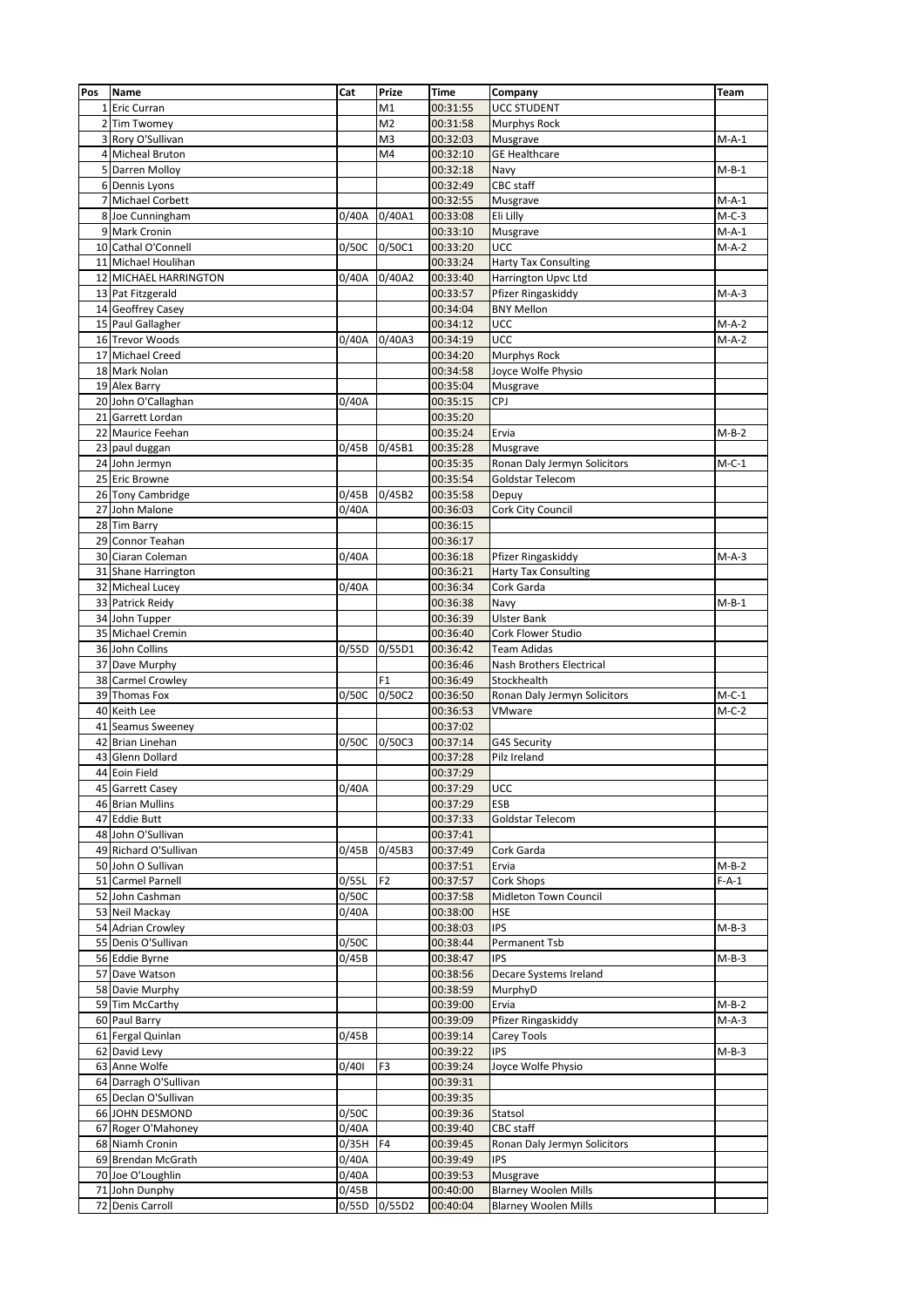| 73 Donal Mulkerrins     | 0/40A |        | 00:40:05 | Pfizer Ringaskiddy                  |         |
|-------------------------|-------|--------|----------|-------------------------------------|---------|
| 74 Trevor Collins       |       |        | 00:40:14 | VMware                              | $M-C-2$ |
|                         |       |        |          |                                     |         |
| 75 Shane Meyler         | 0/40A |        | 00:40:15 | Navy                                | M-B-1   |
| 76 Robin O'Donavan      |       |        | 00:40:17 |                                     |         |
| 77 Ciara Murphy         |       |        | 00:40:18 |                                     |         |
| 78 Ed Dunphy            |       |        | 00:40:24 | <b>Cork County Council</b>          |         |
| 79 Michael Brennan      | 0/45B |        | 00:40:30 | <b>CIT</b>                          |         |
| 80 Tim Cronin           |       |        | 00:40:35 |                                     |         |
| 81 Mike McGrath         | 0/55D | 0/55D3 | 00:40:36 | CIT                                 |         |
| 82 Dave Condon          |       |        | 00:40:39 |                                     |         |
| 83 John Sheppard        |       |        | 00:40:46 | EMC                                 |         |
|                         |       |        |          |                                     |         |
| 84 John Ward            |       |        | 00:40:49 |                                     |         |
| 85 Stephen Creedon      |       |        | 00:40:54 | Solarwinds                          |         |
| 86 Elaine Guinane       | 0/35H | 0/35H1 | 00:40:56 | Dept of Ed                          | F-A-2   |
| 87 Alan Murray          |       |        | 00:41:06 | Merck Millipore                     |         |
| 88 Willie Hayes         | 0/55D |        | 00:41:13 | An Post Eircom                      |         |
| 89 Kieran Curtin        |       |        | 00:41:15 |                                     |         |
| 90 Edward Barry         |       |        | 00:41:18 | Malachy Walsh and Partners          |         |
| 91 Orla O'Rourke        |       |        | 00:41:23 |                                     |         |
| 92 Kevin O'Connor       | 0/45B |        | 00:41:24 | <b>IPS</b>                          |         |
| 93 Rachael O'Callaghan  | 0/401 | 0/4011 | 00:41:25 | Cork Shops                          | $F-A-1$ |
| 94 Mary Dennehy         | 0/35H |        | 00:41:28 |                                     |         |
| 95 Denis Looney         | 0/45B | 0/35H2 |          | Murphys Rock                        |         |
|                         |       |        | 00:41:37 | <b>Marriott Vacations Worldwide</b> |         |
| 96 Robert Williams      |       |        | 00:41:54 |                                     |         |
| 97 Peadar Forbes        |       |        | 00:41:58 |                                     |         |
| 98 Mick Daly            | 0/40A |        | 00:41:59 | Navy                                |         |
| 99 John Santry          |       |        | 00:42:02 | EMC                                 |         |
| 100 Bernard Lynch       |       |        | 00:42:07 |                                     |         |
| 101 Declan Kennedy      |       |        | 00:42:07 |                                     |         |
| 102 John O'Sullivan     |       |        | 00:42:11 |                                     |         |
| 103 Steve Cronin        |       |        | 00:42:16 | Ronan Daly Jermyn Solicitors        | M-C-1   |
| 104 Donncha Moynihan    |       |        | 00:42:17 |                                     |         |
| 105 Pricilla French     |       |        | 00:42:20 |                                     |         |
| 106 John Morrissey      | 0/45B |        | 00:42:21 | <b>UCC</b>                          |         |
| 107 Richard Forrest     | 0/45B |        | 00:42:22 | <b>Cork County Council</b>          |         |
| 108 WILLIE O RIORDAN    | 0/60E | 0/60E1 | 00:42:27 | Army                                |         |
| 109 Conan O'Donavan     |       |        | 00:42:33 |                                     |         |
| 110 George Bulman       | 0/55D |        | 00:42:34 | <b>CIT</b>                          |         |
| 111 Rachael Kohler      | 0/401 | 0/4012 | 00:42:36 | Janssen                             |         |
| 112 Pat Twomey          | 0/60E | 0/60E2 | 00:42:38 | <b>UCC</b>                          |         |
| 113 Vincent O'Brien     |       |        | 00:42:39 |                                     |         |
| 114 Joe Murphy          | 0/55D |        | 00:42:49 | Cork County Council                 |         |
| 115 Liam O'Leary        |       |        | 00:42:53 |                                     |         |
| 116 Pat Dineen          |       |        |          | Janssen                             |         |
|                         | 0/50C |        | 00:42:54 | Eli Lilly                           | $M-C-3$ |
| 117 John Hayes          | 0/55D |        | 00:42:56 | FAS                                 |         |
| 118 Kevin Hassett       |       |        | 00:42:58 |                                     |         |
| 119 Adelle O'Connor     | 0/401 | 0/4013 | 00:43:00 | O'Connor Hc                         |         |
| 120 John O'Mahoney      |       |        | 00:43:05 | VMware                              | $M-C-2$ |
| 121 Ray Foley           |       |        | 00:43:06 |                                     |         |
| 122 Joe Murray          |       |        | 00:43:07 | Solarwinds                          |         |
| 123 Alan Daly           | 0/40A |        | 00:43:08 | Daly                                |         |
| 124 Brian O'Keeffe      | 0/45B |        | 00:43:16 | Pfizer Ringaskiddy                  |         |
| 125 Colman Kirby        | 0/40A |        | 00:43:17 | <b>EMC</b>                          |         |
| 126 Dave Foley          |       |        | 00:43:19 |                                     |         |
| 127 Neil Holland        | 0/60E | 0/60E3 | 00:43:23 | Eli Lilly                           | $M-C-3$ |
| 128 Liam Crowley        | 0/45B |        | 00:43:24 | Pfizer Ringaskiddy                  |         |
| 129 Derek Ahern         |       |        | 00:43:26 | <b>DCL Surveying</b>                |         |
| 130 Mossy Shanahan      | 0/55D |        | 00:43:27 | Shanahan                            |         |
| 131 Kevin O'Keeffe      |       |        | 00:43:30 |                                     |         |
| 132 Maria Murray        |       |        | 00:43:32 | Solarwinds                          |         |
| 133 Donal O'Donoghue    | 0/45B |        | 00:43:34 | <b>NSC</b>                          |         |
| 134 Noel O'Connor       | 0/55D |        | 00:43:36 | <b>EMC</b>                          |         |
| 135 Siobhan Holland     | 0/35H | 0/35H3 | 00:43:37 | Novartis                            |         |
| 136 Benjamin Gearey     | 0/45B |        | 00:43:38 | UCC                                 |         |
|                         | 0/55D |        |          |                                     |         |
| 137 Jerry Mc Carthy     |       |        | 00:43:44 | Dept of Ed                          |         |
| 138 Tony O'Sullivan     | 0/45B |        | 00:43:50 | O'Sullivan                          |         |
| 139 Donal O'Sullivan    |       |        | 00:43:51 |                                     |         |
| 140 Seamus Daly         |       |        | 00:43:52 |                                     |         |
| 141 Pat Murphy          | 0/50C |        | 00:43:53 | Navy                                |         |
| 142 Michelle Lynch      |       |        | 00:43:58 |                                     |         |
| 143 Will Jordan         |       |        | 00:44:03 |                                     |         |
| 144 Marie-Therese Brady | 0/401 |        | 00:44:09 | Pfizer Ringaskiddy                  | $F-B-1$ |
| 145 Dave O'Reagan       |       |        | 00:44:23 |                                     |         |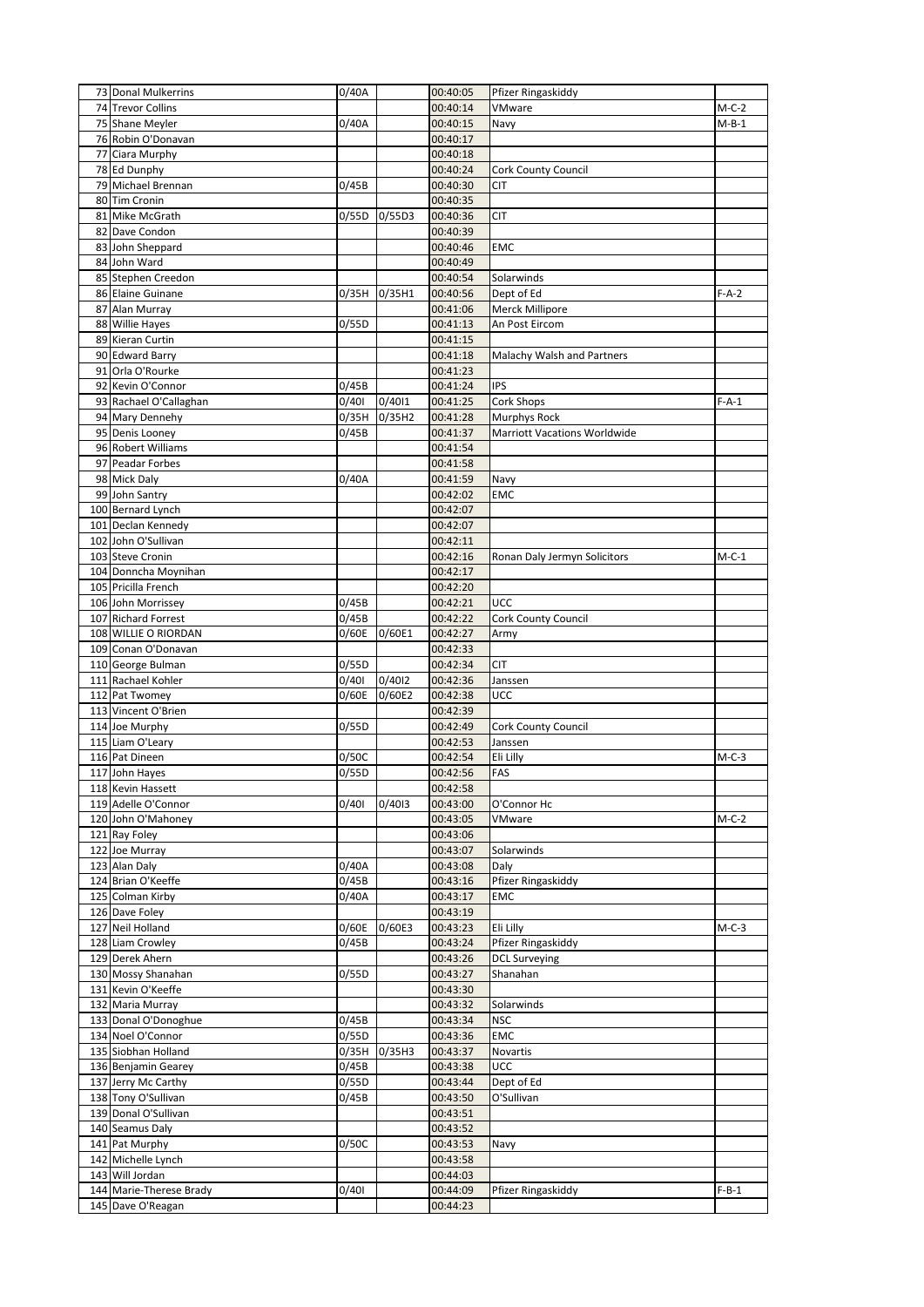| 146 Keith Comyn                         |                |        | 00:44:25             |                                     |         |
|-----------------------------------------|----------------|--------|----------------------|-------------------------------------|---------|
| 147 Brendan Lambe                       |                |        | 00:44:37             |                                     |         |
| 148 Debbie McCarthy                     | 0/401          |        | 00:44:41             | Market Place Surgery                |         |
| 149 Barry McCabe                        |                |        | 00:44:42             |                                     |         |
| 150 Alan Buckley                        |                |        | 00:44:55             |                                     |         |
| 151 Brigid Houlihan                     |                |        | 00:45:00             |                                     |         |
| 152 Catherine Murphy                    | 0/35H<br>0/40A |        | 00:45:06             | Janssen                             |         |
| 153 Colin Murphy<br>154 Dermot Gavin    | 0/45B          |        | 00:45:07<br>00:45:09 | Legal IT<br>Pfizer Ringaskiddy      |         |
| 155 Mary Cotter                         | 0/50K          | 0/50K1 | 00:45:12             | Fit4Life                            |         |
| 156 John O'Driscoll                     | 0/55D          |        | 00:45:28             | FAS                                 |         |
| 157 Stephen Murphy                      | 0/55D          |        | 00:45:33             | Auto Valet                          |         |
| 158 Shane O'Leary                       | 0/40A          |        | 00:45:35             | O'Leary                             |         |
| 159 Cormac Mac Sithigh                  |                |        | 00:45:37             |                                     |         |
| 160 Brendan Deane                       | 0/45B          |        | 00:45:39             | CIT                                 |         |
| 161 Brendan Tobin                       | 0/40A          |        | 00:45:45             | tisl                                |         |
| 162 Mike Hennerty                       |                |        | 00:45:45             |                                     |         |
| 163 Jimmy Murray                        | 0/65F          | 0/65F1 | 00:45:46             | HSE                                 |         |
| 164 Dave Herlihy                        | 0/45B          |        | 00:45:48             | Murphys Rock                        |         |
| 165 Fiona McCarthy                      |                |        | 00:45:53             |                                     |         |
| 166 Kevin Twomey                        |                |        | 00:46:02             | Solarwinds                          |         |
| 167 Frances O'Connor                    | 0/55L          | 0/55L1 | 00:46:03             | Dept of Ed                          | $F-A-2$ |
| 168 Anthony Walsh                       | 0/50C          |        | 00:46:05             | <b>Sisk Builders</b>                |         |
| 169 Mary Mulcahy                        | 0/50K          | 0/50K2 | 00:46:05             | Bank of Ireland                     |         |
| 170 Marie Kissane                       |                |        | 00:46:10             | Eli Lilly                           | $F-B-2$ |
| 171 Brendan Murray                      |                |        | 00:46:13             |                                     |         |
| 172 Padraig Hickey<br>173 Frank Linehan |                |        | 00:46:24<br>00:46:27 | Stryker                             |         |
| 174 Daniel McMahon                      | 0/60E          |        | 00:46:28             | The Owl Printer                     |         |
| 175 Fergal Havlin                       |                |        | 00:46:29             |                                     |         |
| 176 James Maguire                       |                |        | 00:46:34             | UCC                                 |         |
| 177 Claire Ridge                        |                |        | 00:46:36             | Leisureworld Bishopstown            |         |
| 178 Victor Kiely                        |                |        | 00:46:44             |                                     |         |
| 179 Mark Menton                         |                |        | 00:46:48             |                                     |         |
| 180 Christy Murphy                      | 0/55D          |        | 00:46:52             | Cork City Ford Centre               |         |
| 181 Greg St Leger                       | 0/45B          |        | 00:46:58             | Ecocem Ireland                      |         |
| 182 Thomas Lombard                      | 0/50C          |        | 00:47:00             | Eli Lilly                           |         |
| 183 Donie O'Connell                     | 0/65F          | 0/65F2 | 00:47:08             | Midleton Town Council               |         |
| 184 Gregory Jackson                     |                |        | 00:47:15             | Eli Lilly                           |         |
| 185 Mairead O'Sullivan                  |                |        | 00:47:25             |                                     |         |
| 186 Brendan O'Connor                    |                |        | 00:47:30             |                                     |         |
| 187 Michael Dooley                      | 0/45B          |        | 00:47:33             | IPS                                 |         |
|                                         |                |        |                      |                                     |         |
| 188 Timothy Noonan                      | 0/40A          |        | 00:47:36             | Eli Lilly                           |         |
| 189 Stephen Lyons                       |                |        | 00:47:38             |                                     |         |
| 190 Barry McCarthy                      | 0/40A          |        | 00:47:42             | PD Signs                            |         |
| 191 Denise McSweeney                    | 0/35H          |        | 00:47:43             | <b>CIT</b>                          |         |
| 192 Owen Brick                          |                |        | 00:47:47             |                                     |         |
| 193 John Coakley<br>194 Roisin Mulcahy  |                |        | 00:47:48<br>00:47:51 | Eli Lilly                           | $F-B-2$ |
| 195 John J Cotter                       | 0/70G          | 0/70G1 | 00:47:57             | ESB                                 |         |
| 196 Leanne Cassidy                      |                |        | 00:48:03             |                                     |         |
| 197 Eoin Cullinane                      |                |        | 00:48:03             |                                     |         |
| 198 Kerry Constant                      | 0/60E          |        | 00:48:06             | Irish Oxygen Co Ltd                 |         |
| 199 Colin O'Brien                       |                |        | 00:48:13             |                                     |         |
| 200 Colin Lawless                       | 0/40A          |        | 00:48:18             | EMC                                 |         |
| 201 Anthony Mahoney                     |                |        | 00:48:21             |                                     |         |
| 202 Anne Cleary                         |                |        | 00:48:23             | Pfizer Ringaskiddy                  | $F-B-1$ |
| 203 Ciaran McCarthy                     |                |        | 00:48:24             |                                     |         |
| 204 Kitty Harrington Buckley            | 0/50K          | 0/50K3 | 00:48:26             | HSE                                 |         |
| 205 Nelia Riordan                       |                |        | 00:48:27             |                                     |         |
| 206 Frank O'Mahony                      |                |        | 00:48:28             |                                     |         |
| 207 Paul O'Leary                        |                |        | 00:48:31             |                                     |         |
| 208 Mary Coyne                          | 0/35H          |        | 00:48:38             | Eli Lilly                           |         |
| 209 Deirdre Quinlan                     | 0/50K          |        | 00:48:38             | <b>DEM Enterprises</b>              |         |
| 210 Deirdre Meyler<br>211 Finbarr Kiely | 0/50C          |        | 00:48:45<br>00:48:53 | HSE                                 |         |
| 212 Lee Doherty                         | 0/40A          |        | 00:48:56             | CIT                                 |         |
| 213 Marion O'Leary                      |                |        | 00:48:58             |                                     |         |
| 214 Peter Kelly                         | 0/55D          |        | 00:49:02             | Moog                                |         |
| 215 John Walsh                          |                |        | 00:49:06             |                                     |         |
| 216 Ber Looney                          | 0/45J          | 0/45J1 | 00:49:09             | <b>Marriott Vacations Worldwide</b> |         |
| 217 Una French<br>218 Una Buckley       | 0/35H          |        | 00:49:11<br>00:49:15 | EMC                                 |         |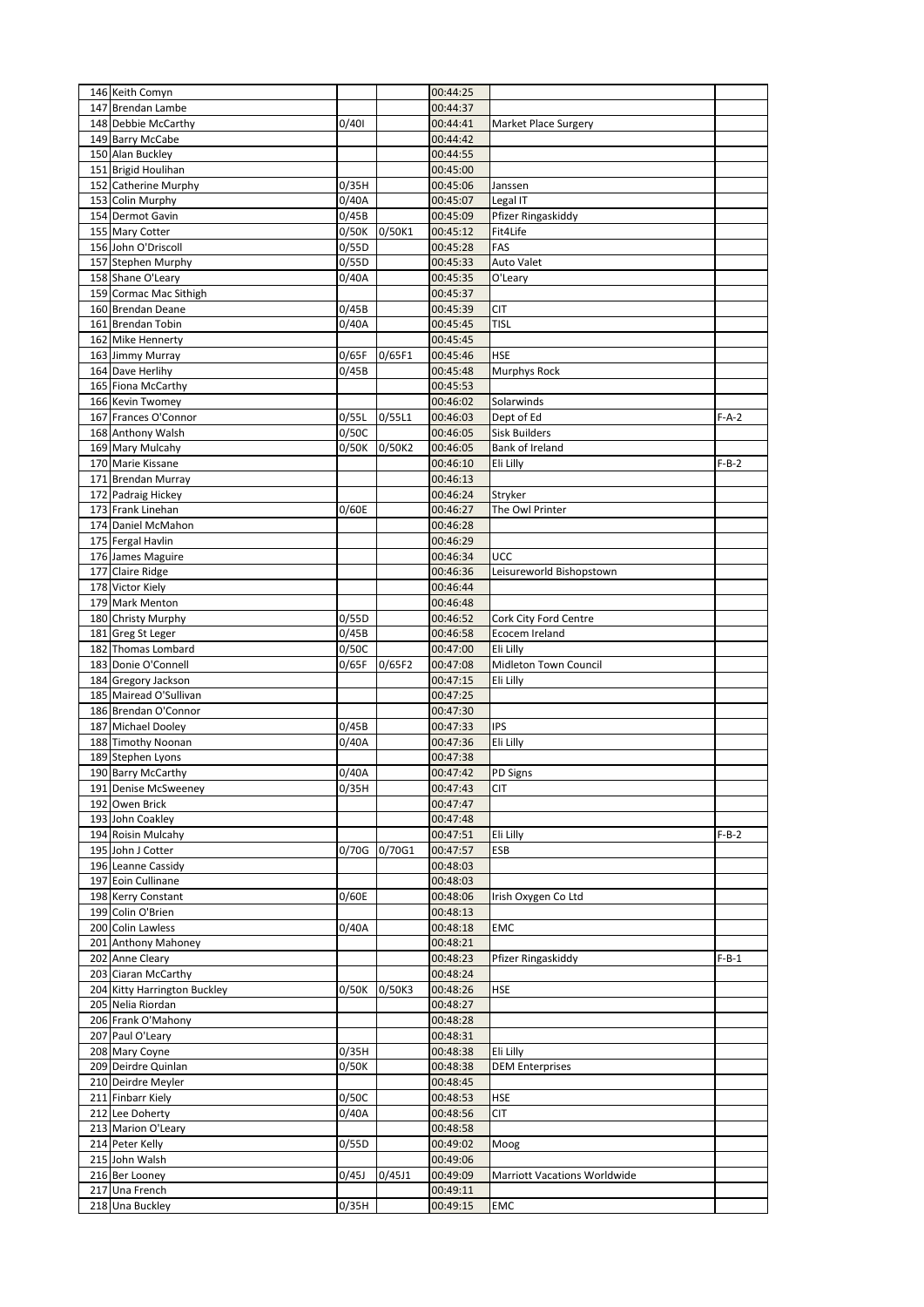| 219 Justine Looney                         |                |        | 00:49:16             | Cork Flower Studio                  |  |
|--------------------------------------------|----------------|--------|----------------------|-------------------------------------|--|
| 220 Nora Corcoran                          |                |        | 00:49:22             |                                     |  |
| 221 Bill Kelleher                          | 0/50C          |        | 00:49:25             | Merck Millipore                     |  |
| 222 Sunita Corcoran                        |                |        | 00:49:28<br>00:49:34 |                                     |  |
| 223 Noel McCarthy<br>224 Brendan Hayes     | 0/60E          |        | 00:49:35             | FAS                                 |  |
| 225 Jason Deasy                            | 0/40A          |        | 00:49:38             | <b>IPS</b>                          |  |
| 226 Leonie Dolan                           |                |        | 00:49:42             | Super Joggers                       |  |
| 227 Mick McGregor                          |                |        | 00:49:50             |                                     |  |
| 228 Michael McNamara                       | 0/60E          |        | 00:50:03             | Midleton Town Council               |  |
| 229 Rosaleen Kelly                         | 0/50K          |        | 00:50:05             | Bank of Ireland                     |  |
| 230 Ronan Hennesey                         |                |        | 00:50:32             |                                     |  |
| 231 Daragh Keane                           |                |        | 00:50:33             |                                     |  |
| 232 John Carroll                           |                |        | 00:50:43             |                                     |  |
| 233 Niamh Haughney                         |                |        | 00:50:46             |                                     |  |
| 234 Frank Lingwood                         |                |        | 00:50:52             |                                     |  |
| 235 Rory McCarthy<br>236 Donal Golden      |                |        | 00:50:54<br>00:50:57 | EMC                                 |  |
| 237 Eileen Murphy                          | 0/50K          |        | 00:51:07             | <b>HSE</b>                          |  |
| 238 Elaine Kelleher                        |                |        | 00:51:16             |                                     |  |
| 239 Edel O'Donnell                         |                |        | 00:51:27             | O'Donnell                           |  |
| 240 Sharyn O'Callaghan                     | 0/401          |        | 00:51:30             | Cork Shops                          |  |
| 241 Bernard Sisk                           | 0/65F          | 0/65F3 | 00:51:33             | <b>Sisk Builders</b>                |  |
| 242 Alan Kelleher                          |                |        | 00:51:37             |                                     |  |
| 243 Barry Slye                             |                |        | 00:51:39             | Depuy                               |  |
| 244 Mairead Lonergan                       |                |        | 00:51:42             |                                     |  |
| 245 Tanya Laffan                           | 0/35H          |        | 00:51:48             | Cork Shops                          |  |
| 246 Amanda Stavrou                         | 0/50K          |        | 00:51:50             | Midleton Town Council               |  |
| 247 Gavan O'Sullivan                       |                |        | 00:51:52             |                                     |  |
| 248 Aine Murphy<br>249 Frank Clohessy      | 0/50K<br>0/45B |        | 00:51:56             | UCC                                 |  |
| 250 Sheila Moran                           |                |        | 00:52:12<br>00:52:21 | Pfizer Ringaskiddy                  |  |
| 251 Martina Green                          | 0/35H          |        | 00:52:22             | Shane Keohane Scaffolding           |  |
| 252 Deirdre Keohane                        | 0/35H          |        | 00:52:24             | Shane Keohane Scaffolding           |  |
| 253 Sarah Aherne                           |                |        | 00:52:28             |                                     |  |
| 254 Alan Hurson                            |                |        | 00:52:32             | Cork Garda                          |  |
| 255 Sean Ahern                             | 0/55D          |        | 00:52:33             | <b>DCL Surveying</b>                |  |
| 256 Maretta Brennan                        | 0/45J          | 0/45J2 | 00:52:34             | CIT                                 |  |
| 257 Mary Long                              |                |        | 00:52:35             |                                     |  |
| 258 John Harrington                        |                |        | 00:52:35             |                                     |  |
| 259 Martina Burke                          | 0/401          |        | 00:52:41             | <b>DEM Enterprises</b>              |  |
| 260 Kev Board<br>261 Fiona O'Riordan       |                |        | 00:52:44<br>00:52:51 |                                     |  |
|                                            | 0/35H          |        | 00:52:53             | Ronan Daly Jermyn Solicitors        |  |
|                                            |                |        |                      |                                     |  |
| 262 Cait Mehigan                           |                |        |                      |                                     |  |
| 263 Stephen Walsh<br>264 Donal o Reilly    |                |        | 00:53:0              |                                     |  |
| 265 Catherine Deenihan                     | 0/45B<br>0/45J | 0/45J3 | 00:53:15<br>00:53:24 | Eli Lilly<br><b>UCC</b>             |  |
| 266 Aidan O'Dwyer                          | 0/45B          |        | 00:53:25             | UCC                                 |  |
| 267 Aisling Pillai                         |                |        | 00:53:28             |                                     |  |
| 268 Shane O'Leary                          |                |        | 00:53:44             |                                     |  |
| 269 Marie Radley                           |                |        | 00:53:59             |                                     |  |
| 270 Yvonne Gough                           | 0/45J          |        | 00:53:59             | Pfizer Ringaskiddy                  |  |
| 271 Olga O'Sullivan                        | 0/35H          |        | 00:54:07             | EMC                                 |  |
| 272 Rosin O'Mahoney                        |                |        | 00:54:07             |                                     |  |
| 273 James O'Callaghan                      | 0/55D          |        | 00:54:09             | O'Callaghans Plastering             |  |
| 274 Sarah Sheehan                          |                |        | 00:54:36             |                                     |  |
| 275 Karen Jordan<br>276 Alan Goodman       | 0/50C          |        | 00:54:42<br>00:54:56 |                                     |  |
| 277 Ciaran Horgan                          |                |        | 00:55:04             | Pfizer Ringaskiddy<br>Super Joggers |  |
| 278 Charles Kinnane                        | 0/65F          |        | 00:55:23             | EMC                                 |  |
| 279 Tadgh Hanley                           | 0/45B          |        | 00:55:28             | <b>GE Healthcare</b>                |  |
| 280 Ann Kelleher                           | 0/50K          |        | 00:55:30             | HSE                                 |  |
| 281 Jennifer Twomey                        |                |        | 00:55:34             |                                     |  |
| 282 Michael McRedmond                      |                |        | 00:55:38             |                                     |  |
| 283 Louise O'Connor                        |                |        | 00:55:40             | EMC                                 |  |
| 284 Gavin Coleman                          | 0/40A          |        | 00:55:43             | Stryker                             |  |
| 285 Trish Doherty                          | 0/401          |        | 00:55:47             | Pfizer Ringaskiddy                  |  |
| 286 Dominic Galvin                         |                |        | 00:56:22             |                                     |  |
| 287 Patrick Fitzgibbon<br>288 Mary Delaney | 0/50K          |        | 00:56:32<br>00:56:36 | M&G O'Neill                         |  |
| 289 Regina Colloca                         |                |        | 00:56:45             |                                     |  |
| 290 Marie Creedon                          | 0/50K          |        | 00:56:49             | CSO                                 |  |